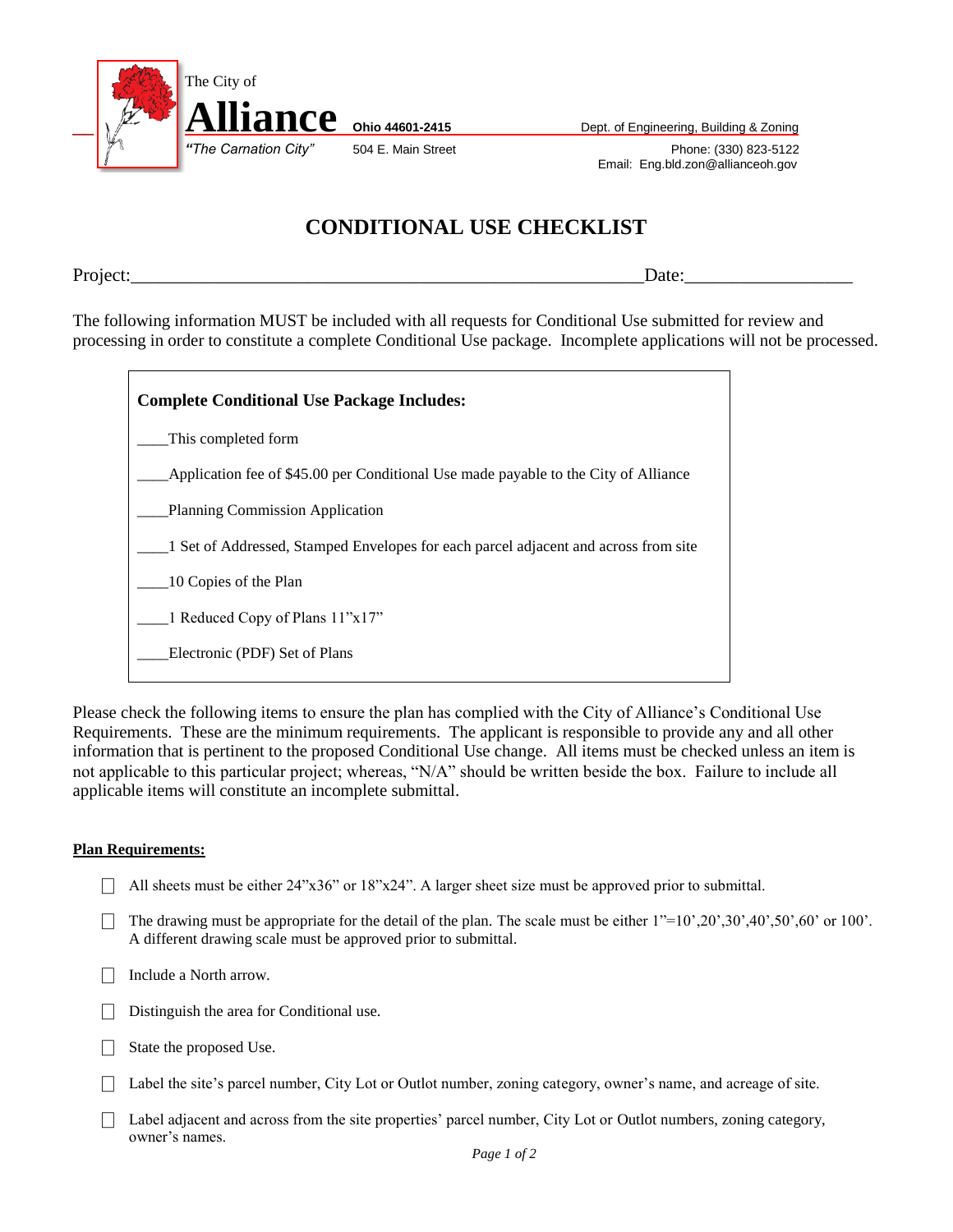$\Box$  Show the location of the parcel with respect to the intersection of two roadways (this may be done with a dimensional tie).

If the Conditional Use Permit Application is approved, a site plan must be submitted for Planning Commissions approval. The site plan may be submitted with the Conditional Use Permit Application, but will not be considered unless the Conditional Use is approved.

Description of Requested Conditional Use:

The Engineering & Building Department will review the Conditional Use Request when it has been processed. If there are any comments, the applicant will receive the comments by fax and mail. Three copies of the revised plan must be submitted with a response letter addressing each comment. If a response letter is not received, the plan will not be reviewed. Ample time should be given to allow for review of the resubmittals. (*The week of Planning Commission is typically insufficient time to review the resubmittals prior to Planning Commission).*

\_\_\_\_\_\_\_\_\_\_\_\_\_\_\_\_\_\_\_\_\_\_\_\_\_\_\_\_\_\_\_\_\_\_\_\_\_\_\_\_\_\_\_\_\_\_\_\_\_\_\_\_\_\_\_\_\_\_\_\_\_\_\_\_\_\_\_\_\_\_\_\_\_\_\_\_\_\_\_\_\_\_\_\_\_\_\_\_\_\_\_\_\_\_

\_\_\_\_\_\_\_\_\_\_\_\_\_\_\_\_\_\_\_\_\_\_\_\_\_\_\_\_\_\_\_\_\_\_\_\_\_\_\_\_\_\_\_\_\_\_\_\_\_\_\_\_\_\_\_\_\_\_\_\_\_\_\_\_\_\_\_\_\_\_\_\_\_\_\_\_\_\_\_\_\_\_\_\_\_\_\_\_\_\_\_\_\_\_

Cost of publication to be paid by:

Name and address:

\_\_\_\_\_\_\_\_\_\_\_\_\_\_\_\_\_\_\_\_\_\_\_\_\_\_\_\_\_\_\_\_\_\_\_\_\_\_\_\_\_\_\_\_\_\_\_\_\_\_\_\_\_\_\_\_\_\_\_\_\_\_\_\_\_\_\_\_\_\_\_\_\_\_\_\_\_

I do hereby attest that all above applicable items have been incorporated into the plan. I understand that failure to include all applicable items will constitute an incomplete submittal, which in turn will not be processed.

Signature of the Applicant Date

\_\_\_\_\_\_\_\_\_\_\_\_\_\_\_\_\_\_\_\_\_\_\_\_\_\_\_\_\_\_\_\_\_\_\_\_\_\_\_\_\_\_\_\_ \_\_\_\_\_\_\_\_\_\_\_\_\_\_\_\_\_\_\_\_\_\_\_\_\_\_\_\_\_\_\_\_